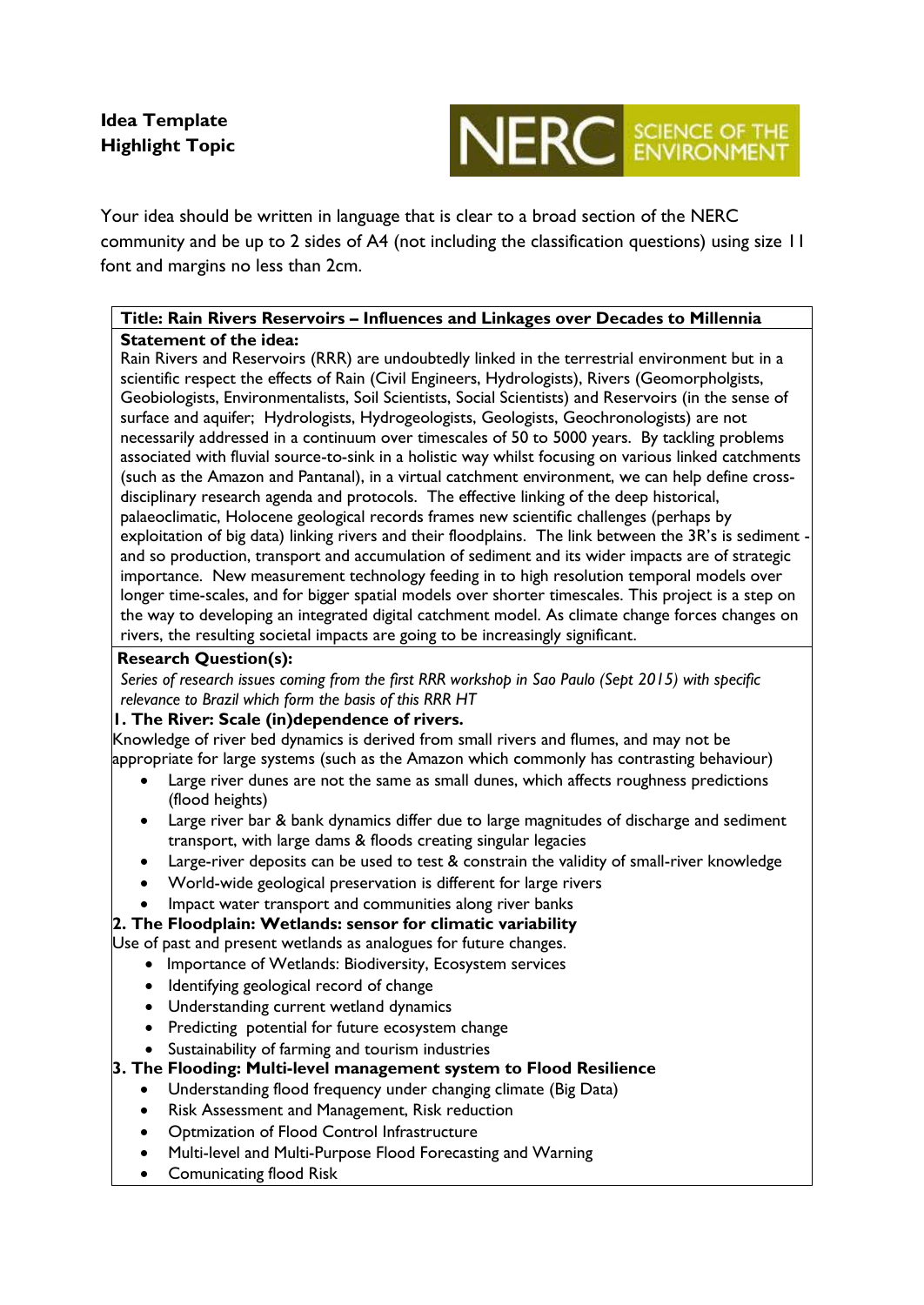#### **Challenges:**

**Benefiting from natural resources:** Better river/floodplain measurement and modelling, river management.

**Resilience to environmental hazards**: Better Flood Plain Modelling, planning against longer term trends and shocks.

**Managing environmental change:** Changing water courses, sedimentation.

**UK Relevance:** The Sherwood Sandstone in the UK is a major aquifer in fluvial sediments <http://www.bgs.ac.uk/research/engineeringGeology/ggpp/sherwoodSandstoneGroup.html> and better links of how microstructure relates to the channel/floodplain processes enable better models for groundwater, pollution and CO2 storage studies. Sherwood Sandstone has calcrete which links into the wetland study.

### **Capacity:**

*UK has good research base in palaeoclimate, fluvial sedimentology, geochemistry, civil engineers and some of the other disciplines that would be involved*

*Compliments shorter term climate modelling (El Nino effects, etc) with Holocene studies focusing on the terrestrial fluvial environment*

*Supports Lyell Centre development plans*

*Capacity building in Brazil with direct UK support (future expansion through Newton (ODA Funding). Complimentary inks to other NERC-Funded projects in India (Indus) and Vietnam (Mekong)*

*UK relevance – Triassic fluvial sandstone aquifers and existing work on these in water, oil and CO2 storage* **How the idea originated and has been developed:**

*HT Idea developed primarily through two key workshops (with the researchers (primarily ECR's attending the first workshop forming the bulk of the organizing committee for the second):*

- 1. *RRR2015 Sao Paulo. Workshop primarily for Early Career Researchers funded by British Council from UK (Heriot-Watt, Bristol, Newcastle, Southampton, Hull, Leeds, Napier) and Brazil Universities (USP, UNICAMP ) along with the BGS and CPRM (Brazilian Geological Survey). This workshop produced the research topics identified above. More details* [http://www.hw.ac.uk/news/1st-rain-rivers-and](http://www.hw.ac.uk/news/1st-rain-rivers-and-reservoirs-workshop.htm)[reservoirs-workshop.htm](http://www.hw.ac.uk/news/1st-rain-rivers-and-reservoirs-workshop.htm)
- 2. *RRR2016 Edinburgh Workshop as part of The Geological Society's Year of Water supported by Heriot-Watt, BGS, ICE, Telford Institute and UK academic community. This workshop will have a specific session (2-4 hours) to sandpit the RRR HT Idea in preparation of bidding for the research themes/projects. More details of the workshop:* <http://www.geolsoc.org.uk/RainRiversReservoirs>

*The focus of RRR was initially inspired by the consideration of the disciplines brought together by development of the Lyell Centre as a joint BGS/Heriot-Watt Initiative and consideration of the combined skills base presented by that opportunity.*

### **Identify why this idea is a HT:**

*Three closely linked projects along a 10-5000 year timescale (ca., £1,300,000 per project with 2 UK Universities/Institutes working together with a Brazilian University, ideally ECR) coming together for annual meetings to interchange results, look for synergies and to scope out the development of a virtual digital catchment (river/floodplain/city system) that could effective link such diverse projects together in the future.*

**1. River: Scale (in)dependence of rivers (10-5000yrs).** *(nominally led by Southampton Univ.)*

**2. Floodplain: Wetlands: sensor for climatic variability (50-5000years)** *(Heriot-Watt Univ.)*

**3. Flooding: Multi-level management system to Flood Resilience (10-50yrs)** *(Newcastle U.)*

Potential additional leveraged funders: EPSRC, AHRC, SSRC; in Brazil Newton Fund, CNPq, FAPESP, FAPMIG, FAPERJ, CONFAP; an European Commission, World Bank will allow the community represented in this proposal to take forward the longer term funding of the digital catchment model.